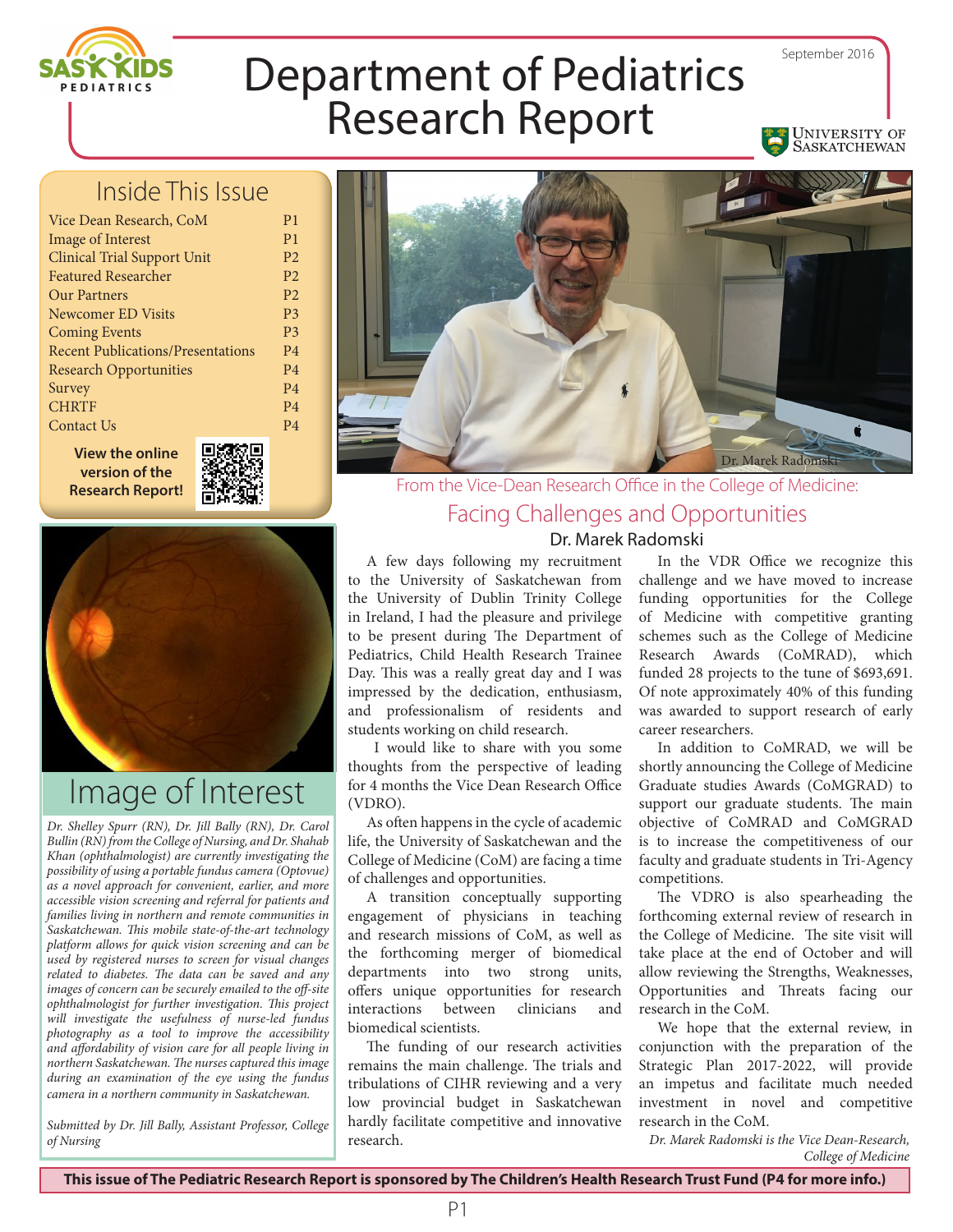# The Clinical Trail Support Unit in the College of Medicine

#### Scott Corley

There are many administrative and regulatory hurdles that researchers need to overcome to successfully carry out their research. These hurdles include negotiating contracts and budgets, obtaining approval from the Research Ethics Board, adhering to Tri-Agency guidelines for ethical conduct of research, and for clinical trials, complying with Health Canada regulations.

The Clinical Trial Support Unit (CTSU)



was created to help researchers navigate this maze of administrative and regulatory requirements and to help them conduct their research as efficiently as possible while maintaining regulatory compliance. Although the CTSU's title emphasizes clinical trials, the CTSU helps researchers with all kinds of clinical research.

When a researcher comes to the CTSU with a new study, the first order of business is usually to prepare and submit the application for ethical approval to the Research Ethics Board (REB). Preparing the ethics submission includes completing the application and tailoring

the consent form to meet the requirements of the U of S REB. At the same time, if there is a contract involved, negotiations with the study sponsor are begun to make sure the contract includes appropriate protections for the researcher and the university. For example, it is important the researcher and the university are protected against liability risks and the researcher's rights to publish study results are preserved.

If the study involves a budget with a sponsor, negotiation of the budget begins soon after the ethics application has been submitted. Every effort is made to ensure the researcher's costs will be fully covered by the sponsor. Also, if the research will involve the Saskatoon Health Region (SHR), the necessary approvals are obtained and arrangements are made with the applicable SHR departments.

If the researcher is initiating a clinical trial, it is important to comply with the Food and Drug Regulations. Often it will be necessary to obtain approval for the trial from Health Canada by submitting a Clinical Trial Application (CTA). Health Canada indicates its approval by issuing a No Objection Letter (NOL). CTSU personnel have considerable experience completing CTAs. A CTA can be a sizable undertaking.

*continued on pg 4...*

# Featured Child Health Researcher

#### Dr. Lannae Strueby

Dr. Lannae Strueby joined the Division of Neonatal-Perinatal Medicine, Department of Pediatrics, at the University of Saskatchewan in 2014. She is originally from Saskatoon, and completed her BSc in Biochemistry, as well as her MD and Pediatric Residency at the University of Saskatchewan. She then went on to complete her Neonatal-Perinatal Medicine



Fellowship and Master of Science in Physiology at the University of Alberta. She is involved in both translational and clinical research projects primarily focusing on respiratory illnesses affecting preterm infants. She is also a member of the Prairie Neonatal Research Network aimed at promoting collaboration between the prairie neonatal units on quality improvement and research projects.

One primary area of focus for Dr. Strueby's research is investigation of potential future therapies to prevent or treat bronchopulmonary dysplasia (BPD). BPD, also known as the chronic lung disease of prematurity, is a frequent complication occurring in infants born extremely premature. The pathogenesis of BPD is multifactorial with

inflammation, supplemental oxygen, and mechanical ventilation being identified as key contributors in the disease process. BPD is not just a disease of infancy; it is associated with long-term health consequences including cerebral palsy, cognitive delay, and pulmonary hypertension. Despite the frequency and significance of BPD, current therapies offer limited benefit or have potentially unacceptable side effects. Novel therapies are required to reduce the impact of this disease on the vulnerable preterm population.

Stem cells, specifically mesenchymal stromal cells (MSCs), represent a promising new approach to treating BPD. MSCs are multipotent stem cells that can be obtained from a variety of locations, including the readily available umbilical cord. Dr. Strueby's translational research investigates the potential of MSC-derived therapies to prevent lung injury in a neonatal mouse model of BPD. Her interest in this topic was sparked by Dr. Bernard Thébaud, a senior scientist in regenerative medicine at the Ottawa Hospital Research Institute and Neonatologist at the Children's Hospital of Eastern Ontario. Dr. Strueby completed her MSc project under Dr. Thébaud's supervision and has continued to collaborate with him, and his research team in Ottawa. Together they investigate the therapeutic potential of MSC-derived therapies, including cell-free MSC conditioned media and its individual

*continued on pg 4...*

#### Our Partners: The College of Medicine

The College of Medicine at the University of Saskatchewan has been a generous supporter of child health research in the Department of Pediatrics, and other Departments within the College. The College of Medicine Research

Award (CoMRAD), was piloted last year with the intent of supporting research in The College of Medicine. The CoMRAD is meant to provide scoping or pilot funding for novel and innovative research.



College of Medicine

#### Clinical Investigator Program (CIP) for Residents

The CIP at the University of Saskatchewan is available to residents enrolled in a Royal College accredited residency program who have interest and potential for a career as a clinician investigator or clinician scientist. CIP offers two streams: A Graduate stream for participants enrolled in a graduate (M.Sc. or Ph.D.) program, and a Postdoctoral Stream for residents who already hold a Ph.D. and are interested in undertaking a structured research program. For further information about CIP, please contact Dr. Alan Rosenberg, alan.rosenberg@usask.ca.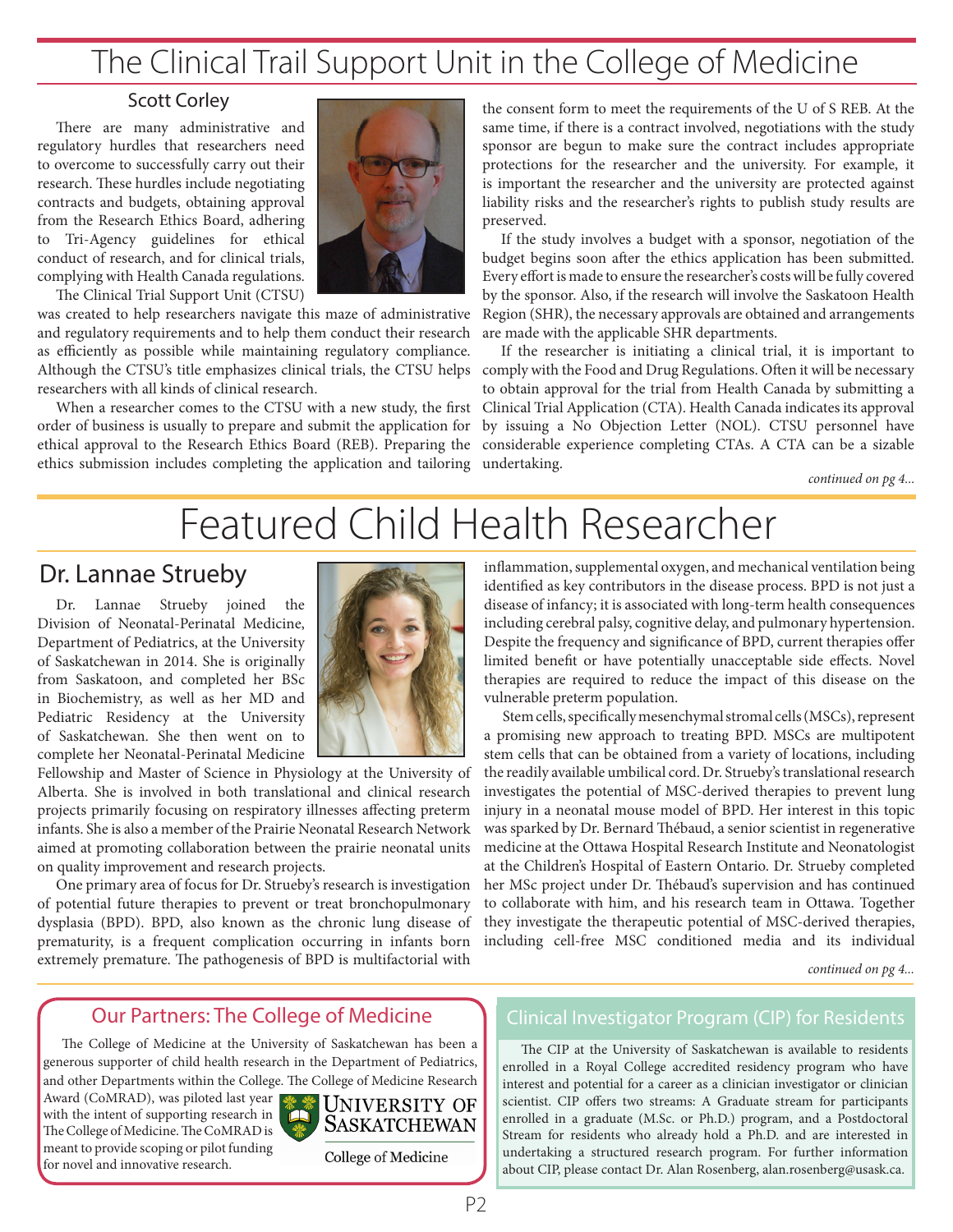#### Analysis of Health Care Gaps for Newcomers to Canada with Regards to Pediatric Emergency Department Visits

#### Katelyn Postnikoff

Newcomers to Canada may, due to a number of reasons, use emergency services more often than population statistics would predict. Our study at the Royal University Hospital (RUH) Pediatric Emergency Department (PED) tested this hypothesis.

For the purposes of the study, 'newcomer' was defined as anyone having lived in Canada 5 or fewer years.

Our primary objectives were as follows:

1. To evaluate newcomers' knowledge of, usage of, and satisfaction with Saskatoon health and settlement services; and

2. To provide recommendations for how newcomers' knowledge of, usage of, and satisfaction with health and settlement services may be improved.

A pre-study survey from March 1-April 30, 2016 found that 9.8% of the visitors to the RUH PED were newcomers to Canada.

In comparison, we calculated the percentage of newcomers in the Saskatoon population to be 6.71%, using the 2011 National Household Survey data for immigrants and non-permanent residents.

Subsequently, we interviewed 25 newcomer families that presented to the RUH PED regarding their knowledge of, usage of, and satisfaction with Saskatoon health and settlement services. The majority (64%, n=16) of participants presented with a low severity problem (Canadian Triage Acuity Score 4 or 5). At least 80% were aware of and had used emergency department, walk-in clinic, and family physician services. Awareness of and usage of the HealthLine (811) was relatively low - 16 families had heard about it and 6 had used it. Satisfaction rates were high for the emergency department, family doctor, and HealthLine, but low for walk-in clinics. Comments from participants indicated that the main reason for being less than 'highly satisfied' with family physicians and walk-in clinics was having to wait too long to see the doctor. Highest usage frequency (5 or more times per year) was of family physician services and walk-in clinics, not the emergency department. However, the emergency department was the *continued on pg 4...*



#### Recent Publications & Presentations from U of S Child Health Researchers

∙ Adamko DJ, Saude E, Bear M, Regush S, Robinson JL Urine metabolomic profiling of children with respiratory tract infections in the emergency department: a pilot study BMC Infectious Diseases. 2016;16:439

∙ Cui A, Quon G, Rosenberg AM, Yeung RS, Morris Q; BBOP Study Consortium. Gene Expression Deconvolution for Uncovering Molecular Signatures in Response to Therapy in Juvenile Idiopathic Arthritis. PLoS One. 2016;11:e0156055.

∙ Graham BR, Shiff N, Nour M, Hasal S, Huntsman R, Almubarak S. Hashimoto encephalopathy presenting with stroke-like episodes in an adolescent female: A case report and literature review. Pediatr Neurol. 2016;59:62-70.

∙ Hoover J, Vatanparast H, Uswak G. Risk determinants of dental caries and oral hygiene status in 3-15 year-old recent immigrant and refugee children in Saskatchewan, Canada: A pilot study. J Immigr Minor Health. 2016; Epub ahead of print.

∙ Inman M, Daneman D, Curtis J, Sochett E, Clarke A, Dunger DB, Deanfield J, Mahmud FH. Social determinants of health are associated with modifiable risk factors for cardiovascular disease and vascular function in pediatric type 1 diabetes. J Pediatr. 2016; Epub ahead of print.

∙ Le H, Engler-Stringer R, Muhajarine N. Walkable home neighbourhood food environment and children's overweight and obesity: Proximity, density or price? Can J Public Health. 2016;107:5347.

∙ Mehtar M. Paediatric school-based clinics in Saskatoon: Providing equitable access to paediatric care. Paediatr Child Health. 2016;21:249-51.

∙ Saban JA, Zappitelli M, Samuel SM, Sood MM, Alexander RT, Arora S, Erickson RL, Kroeker K, Manns BJ, Dart AB. Perceptions of pediatric nephrologists regarding timing of dialysis initiation in children in Canada. Can J Kidney Health Dis. 2016;3:31.

∙ Spurr S, Bally J, Trinder K, Williamson L. A multidimensional investigation into the predictors of physical activity in Canadian adolescents. J Holist Nurs. 2016; Epub ahead of print.

∙ Strueby L, Thébaud B. Mesenchymal stromal cell-based therapies for chronic lung disease of prematurity. Am J Perinatol. 2016;33:1043-9.

∙ Yasinski C, Hayes AM, Ready CB, Cummings JA, Berman IS, McCauley T, Webb C, Deblinger E. In-session caregiver behavior predicts symptom change in youth receiving trauma-focused cognitive behavioral therapy (TF-CBT). J Consult Clin Psychol. 2016; Epub ahead of print.